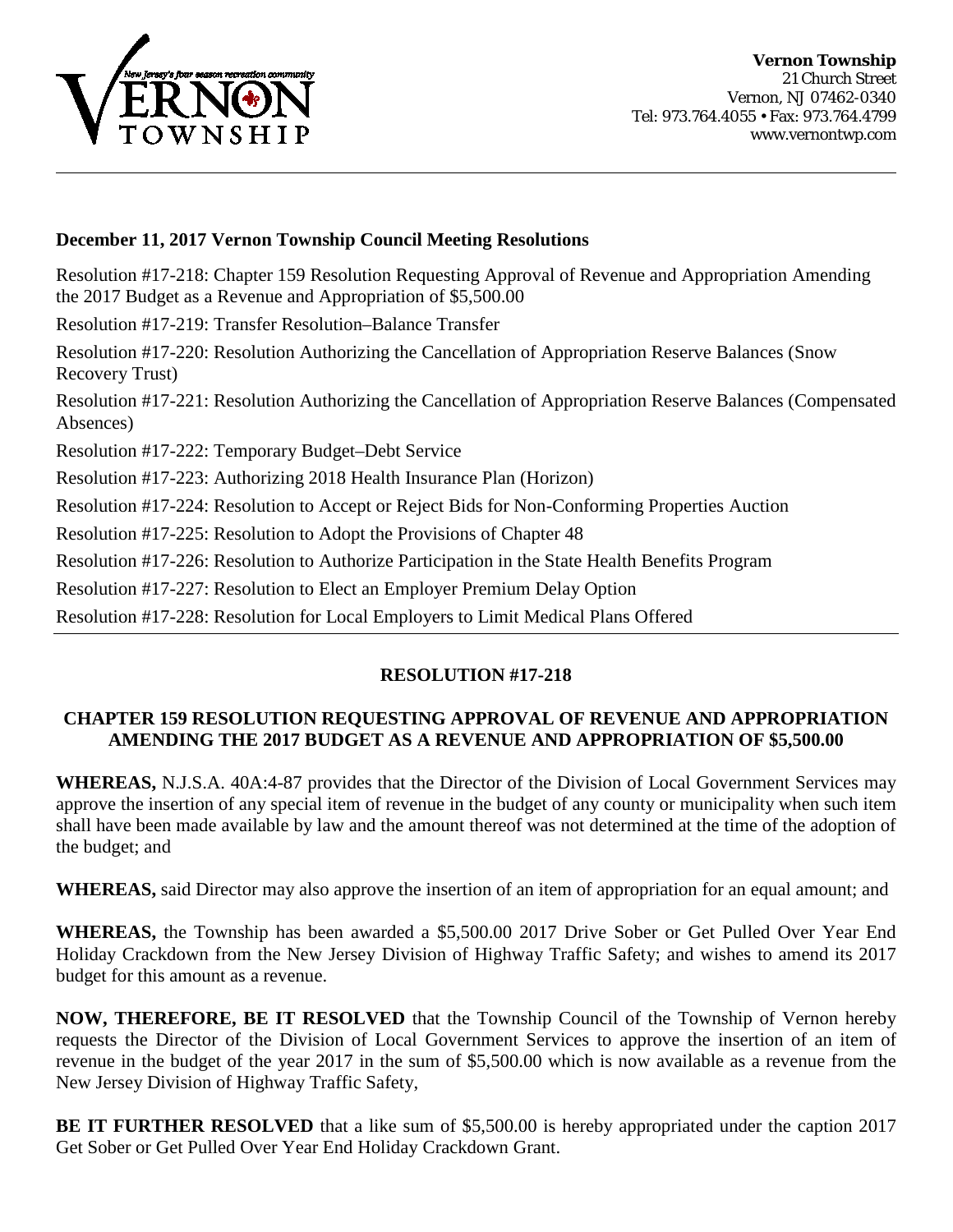## **TRANSFER RESOLUTION - BALANCE TRANSFERS**

**WHEREAS,** the Township of Vernon Municipal Budget requires certain modifications to cover potential expenses that may occur in excess of the original budget...

**NOW, THEREFORE BE IT RESOLVED** by the Township Council of the Township of Vernon that the following Transfer of Appropriations (2017 Municipal Budget) in accordance with N.J.S.A 40A-58/59 are hereby approved.

### **FROM:**

CURRENT FUND BUDGET

Utilities (Gasoline) OE \$25,000.00

\$25,000.00

## **TO:**

CURRENT FUND BUDGET

Fleet Management- OE \$15,000.00 Volunteer Emergency Services- OE \$10,000.00

\$25,000.00

## **RESOLUTION #17-220**

## **RESOLUTION AUTHORIZING THE CANCELLATION OF APPROPRIATION RESERVE BALANCES**

**WHEREAS,** certain 2016 Appropriation Reserve Balances remain that are no longer needed; and

**WHEREAS,** a STORM RECOVERY RESERVE TRUST FUND was established by Resolution #07-68 and approved by the Division of Local Government Services on April 17, 2007; and

**WHEREAS**, it is necessary to formally cancel said balances from appropriation reserves and fund the Snow Removal Trust Fund,

**NOW THEREFORE, BE IT RESOLVED**, by the Council of the Township of Vernon that the following unexpended balances of the Appropriations Reserves be cancelled:

| Road Repairs & Maintenance - SW | \$84,000.00 |  |
|---------------------------------|-------------|--|
| TOTAL                           | \$84,000.00 |  |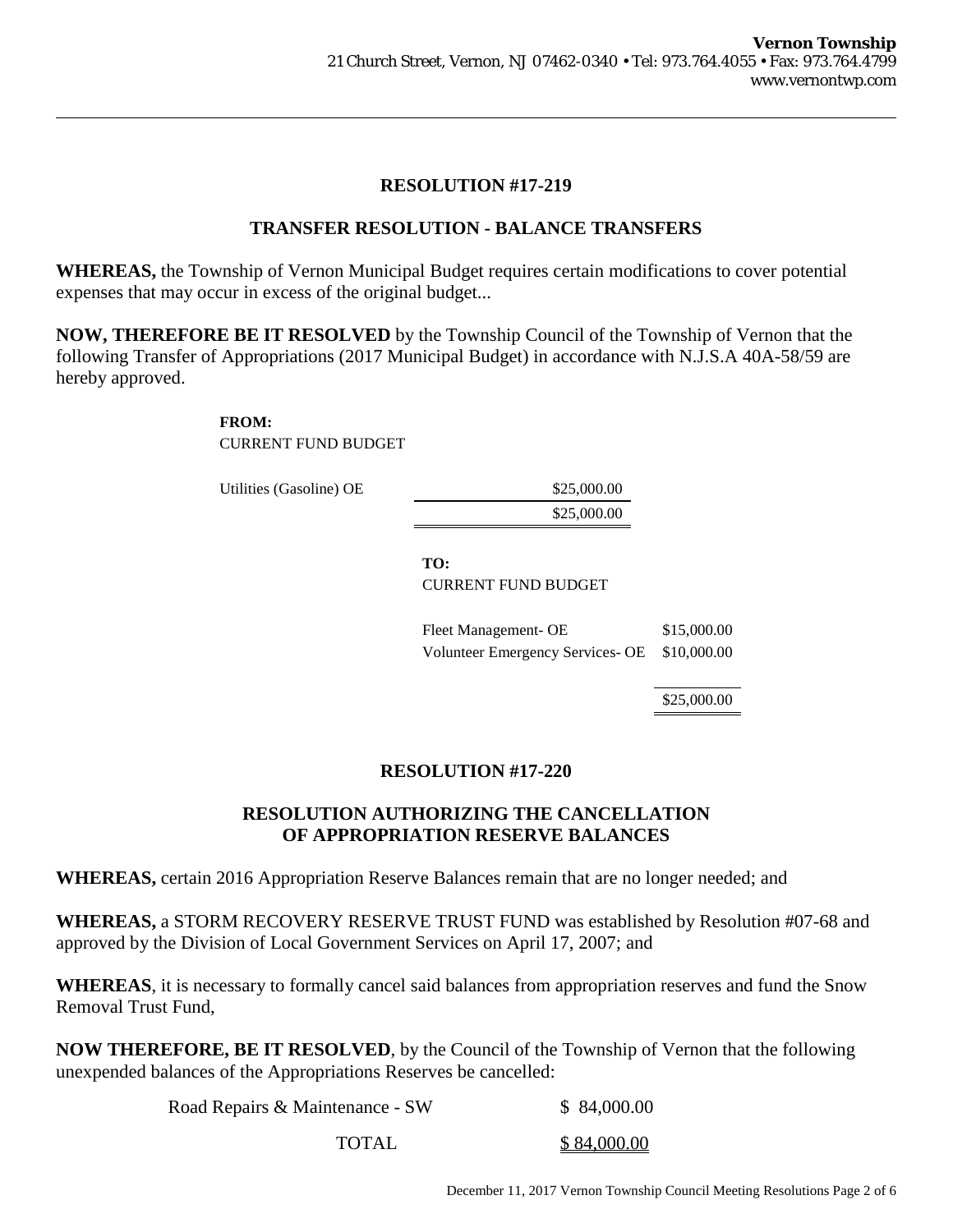## **RESOLUTION AUTHORIZING THE CANCELLATION OF APPROPRIATION RESERVE BALANCES**

**WHEREAS,** certain 2016 Appropriation Reserve Balances remain that are no longer needed; and

**WHEREAS,** an ACCUMULATED ABSENCES TRUST was established by Resolution #02-44 and approved by the Division of Local Government Services on April 05, 2002; and

**WHEREAS**, it is necessary to formally cancel said balances from appropriation reserves and fund the Accumulated Absences Trust Fund,

**NOW THEREFORE, BE IT RESOLVED**, by the Council of the Township of Vernon, that the following unexpended balances of the Appropriations Reserves be cancelled:

| Police Department- S&W | \$50,000.00 |  |
|------------------------|-------------|--|
|                        |             |  |
| <b>TOTAL</b>           | \$50,000.00 |  |

## **RESOLUTION #17-222**

## **TEMPORARY BUDGET–DEBT SERVICE**

**WHEREAS**, N.J.S.40A:4-19 provides authority for appropriating in a temporary resolution the permanent debt service requirements for the coming fiscal year, and

**WHEREAS**, the date of this resolution is subsequent to that date, and

**WHEREAS**, principal and interest will be due on various dates from January 1, 2018 to January 31, 2018, inclusive, on bonds and notes issued and outstanding,

**NOW, THEREFORE, BE IT RESOLVED** by the Council of the Township of Vernon, in the County of Sussex, New Jersey, that the following appropriations be made to cover the period from January 1, 2018 to January 31, 2018 inclusive:

| Payment of Bonds             | \$1,771,655.00 |
|------------------------------|----------------|
| <b>Interest on Bonds</b>     | 303,772.00     |
| Principal on Road Assessment | 33,345.00      |
|                              |                |
| Total                        | \$2,108,772.00 |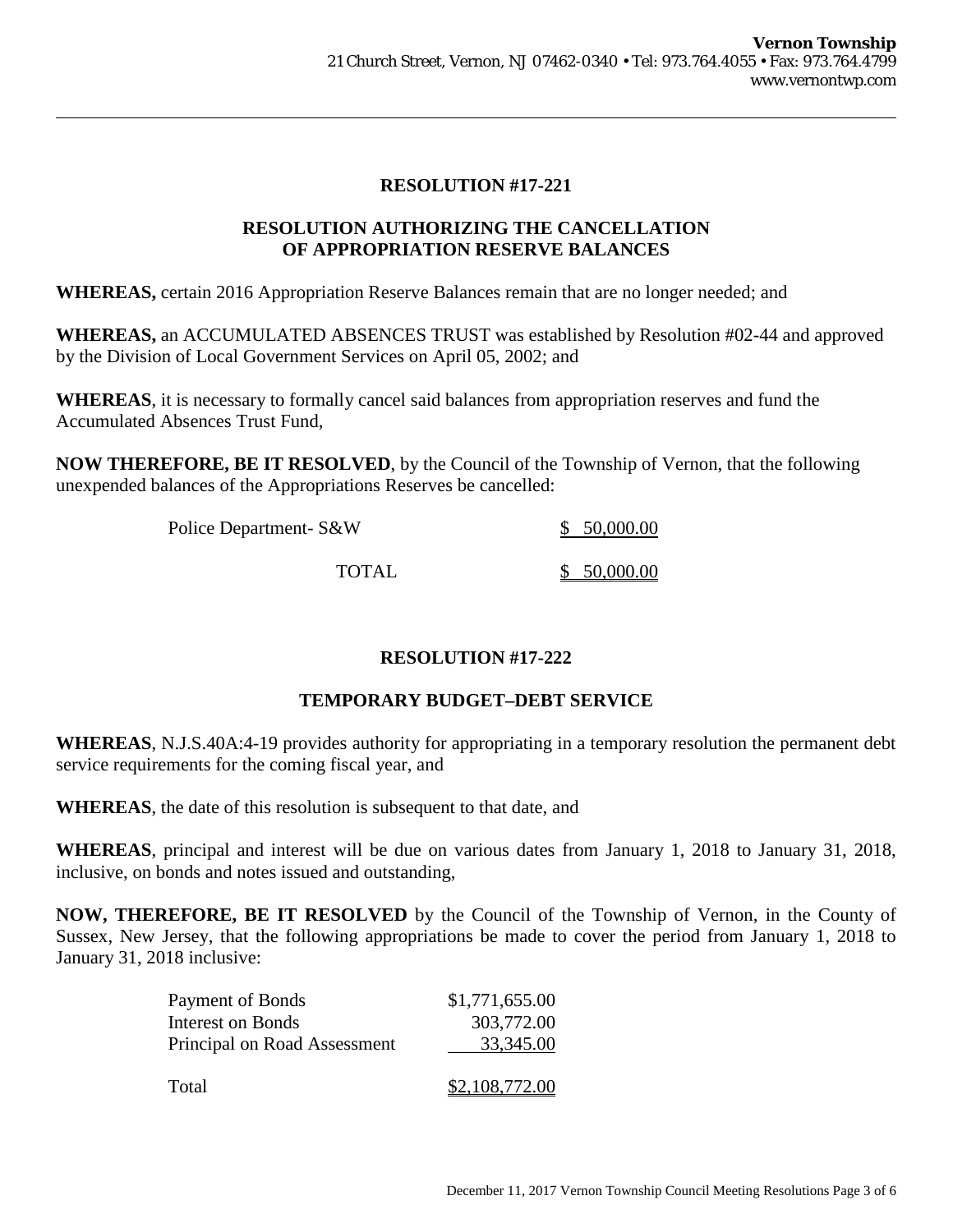## **AUTHORIZING THE MAYOR TO SIGN A RENEWAL CONTRACT BETWEEN HORIZON BLUE CROSS BLUE SHIELD OF NEW JERSEY FOR HEALTH AND PRESCRIPTION PLANS FOR TOWNSHIP OF VERNON EMPLOYEES**

**WHEREAS**, the Township of Vernon ("Township") has a desire to renew the Horizon PPO, OMNIA 3 optional plan and Horizon My Way HAS Direct Access optional plan of health insurance and renew the existing Horizon Prescription plan from Horizon Blue Cross Blue Shield for its employees; and

**WHEREAS**, the Township desires to execute the contract between the Township and Horizon Blue Cross Blue Shield of New Jersey; and

**WHEREAS,** Horizon had submitted a contract, detailing all of the benefits, conditions and costs for the above mentioned plans for the period effective January 1, 2018 through December 31, 2018; and

**WHEREAS**, pursuant to N.J.S.A. 19:44A-20.5 the New Jersey Local Pay-to-Play Law and pursuant to N.J.S.A. 40A:11-5(1)(a)(1) of the New Jersey Local Public Contracts Law, the Township may amend said Agreement without public bidding provided all reporting requirements have been met; and

**NOW, THEREFORE, BE IT RESOLVED** by the Council of the Township of Vernon, County of Sussex, State of New Jersey as follows:

- 1. The Mayor and Clerk of the Township of Vernon is hereby authorized to sign renewal contract for the Horizon PPO, Omnia 3 optional plan, Horizon My Way HSA Direct Access optional plan and Horizon Prescription Plan with Horizon Blue Cross Blue Shield of New Jersey effective January 1, 2018 through December 31, 2018.
- 2. This Resolution shall take effect immediately upon passage in accordance with law.

## **RESOLUTION #17-224**

## **RESOLUTION TO ACCEPT OR REJECT BIDS FOR NON-CONFORMING PROPERTIES AUCTION**

**WHEREAS**, the Township in conformance with N.J.S.40A:12-1 et. seq authorized an auction of nonconforming properties via Ordinance 17-16; and

**WHEREAS**, the ordinance authorized the auction to be held on December 6, 2017 at 10:00 a.m.; and

**WHEREAS**, the Township has received bids for the authorized properties as indicated on Schedule A.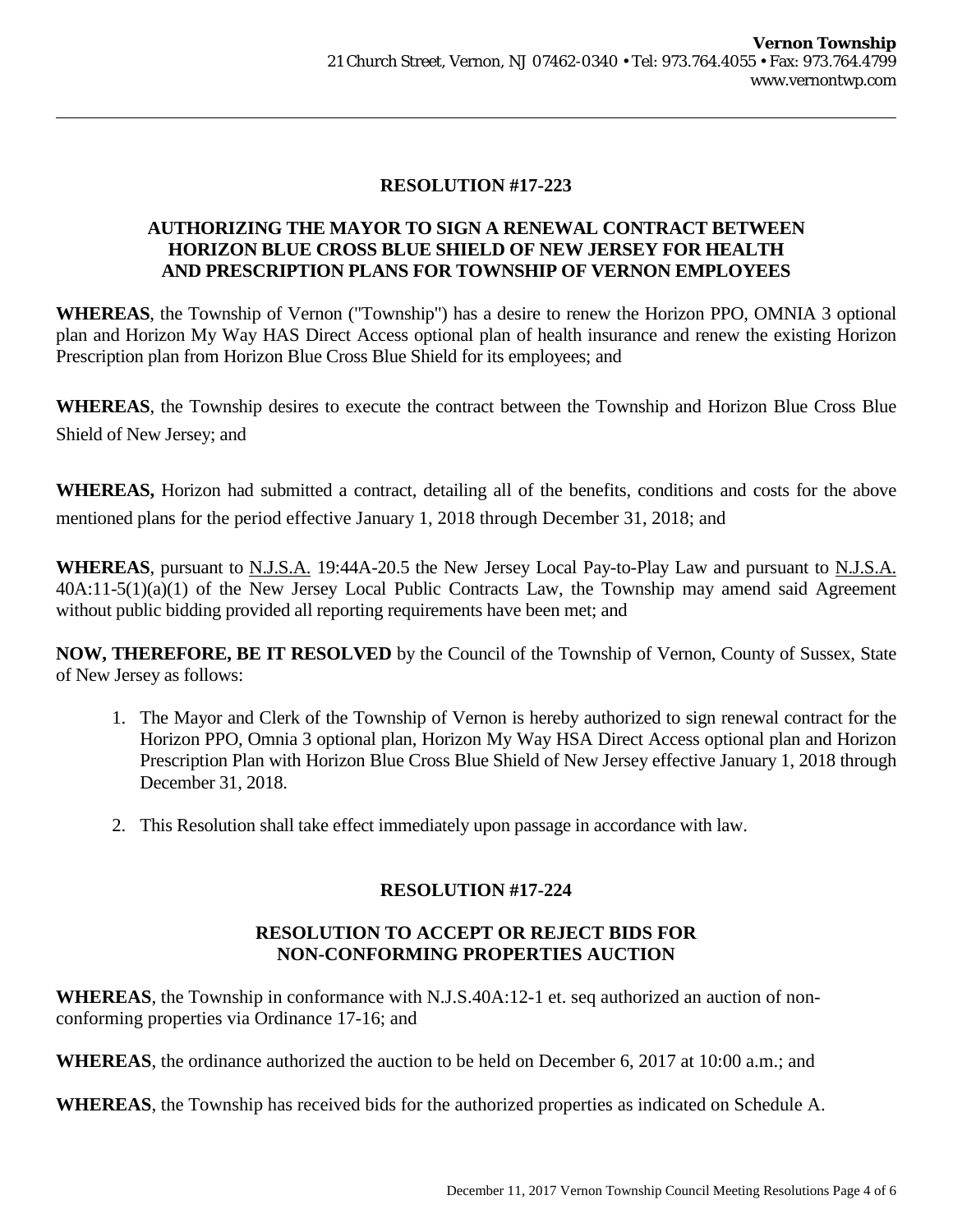**NOW, THEREFORE, BE IT RESOLVED** by the Council of the Township of Vernon, in the County of Sussex, New Jersey, that the bids be accepted or rejected as noted on Schedule A, attached hereto and made part hereof:

**BE IT FURTHER RESOLVED** that the Mayor and City Clerk are hereby authorized to execute contracts as approved by the City Attorney and to execute any documents required to complete the sale of properties for which bids are accepted.

## **RESOLUTION #17-225**

## **RESOLUTION TO ADOPT THE PROVISIONS OF CHAPTER 48**

**A RESOLUTION to adopt the provisions of Chapter 48** (N.J.S.A. 52:14.17.38) under which a public employer may agree to pay for the State Health Benefits Program (SHBP) and/or School Employees' Health Benefits Program (SEHBP) coverage of certain retirees.

## **BE IT RESOLVED:**

- 1. The Township of Vernon, TBD\_\_\_\_(SHBP/SEHBP ID NUMBER) hereby elects to adopt the provisions of N.J.S.A. 52:14-17 .38 and adhere to the rules and regulations promulgated by the State Health Benefits Commission and School Employees' Health Benefits Commission to implement the provisions of that law.
- 2. This resolution affects employees as shown on the attached Chapter 48 Resolution Addendum. It is effective on the 1st day of March, 2018
- 3. We are aware that adoption of this resolution does not free us of the obligation to pay for postretire-ment medical benefits of retirees or employees who qualified for those payments under any Chapter 88 Resolution or Chapter 48 Resolution adopted previously by this governing body.
- 4. We agree that this Resolution will remain in effect until properly amended or revoked with the SHBP and/or SEHBP. We recognize that, while we remain in the SHBP and/or SEHBP, we are responsible for providing the payment for post-retirement medical coverage as listed in the attached Chapter 48 Resolution Addendum for all employees who qualify for this coverage while this Resolution is in force.
- 5. We understand that we are required to provide the Division of Pensions and Benefits complete copies of all contracts, ordinances, and resolutions that detail post-retirement medical payment obli-gations we undertake. We also recognize that we may be required to provide the Division with information needed to carry out the terms of this Resolution.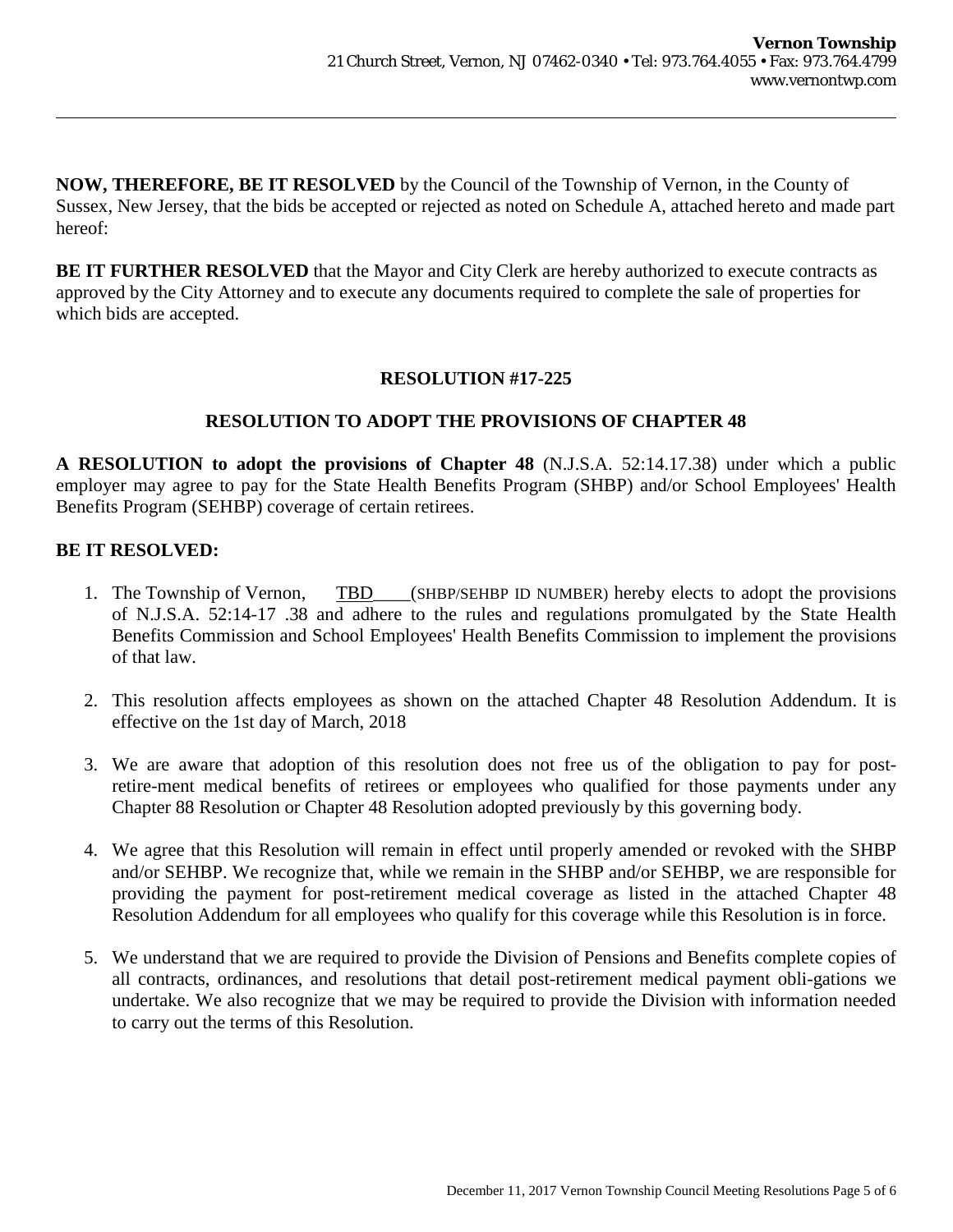## **RESOLUTION TO AUTHORIZE PARTICIPATION IN THE STATE HEALTH BENEFITS PROGRAM**

**A RESOLUTION to authorize participation** in the State Health Benefits Program and/or School Employees' Health Benefits Program of the State of New Jersey.

## **BE IT RESOLVED:**

1. The Township of Vernon \_\_\_\_\_\_\_\_\_\_\_\_\_\_\_\_\_\_\_\_ (I.D. NUMBER) hereby elects to participate in the Health Program provided by the New Jersey State Health Benefits Act of the State of New Jersey (N.J.S.A. 52:14-17.26 and N.J.S.A. 52:14-17.46.2) and to authorize coverage for all the employees and their dependents thereunder in accordance with the statute and regulations adopted by the State Health Benefits Commission and/or School Employees' Health Benefits Commission.

2. A. **X** We elect to participate in the Employee Prescription Drug Plan defined by N.J.S.A. 52:14-17.25 et seq. and authorize coverage for all employees and their dependents in accordance with the statute and regulations adopted by the State Health Benefits Commission and/or School Employees' Health Benefits Commission.

B. \_ We will be maintaining \_\_\_\_\_\_\_\_\_\_\_\_ (NAME OF PLAN) as our prescription drug plan.1 This plan is comparable in design to the State Employee Prescription Drug Plan.

C. \_ We will not have a stand-alone prescription drug plan and understand that prescription drug coverage will be provided based on the medical plan chosen by the subscriber

3. A. We elect to participate in the Employee Dental Plans defined by N.J.S.A. 52:14-17.25 et seq. and authorize coverage for all employees and their dependents in accordance with the statute and regulations adopted by the State Health Benefits Commission.

B. **X** We will be maintaining \_Delta Dental (NAME OF PLAN) as our dental plan.

- C. We will not have a dental plan.
- 4. We elect  $\frac{35}{25}$  hours per week (average) as the minimum requirement for full time status in accordance with N.J.A.C. 17:9-4.6.
- 5. As a participating employer we will remit to the State Treasury all charges due on account of employee and dependent coverage and periodic charges in accordance with the requirements of the statute and the rules and regulations duly promulgated thereunder.
- 6. We hereby appoint Charles Voelker/Business Administrator (NAME/TITLE) to act as Certifying Officer in the administration of this program.
- 7. This resolution shall take effect immediately and coverage shall be effective as of March 1, 2018 (DATE) or as soon thereafter as it may be effectuated pursuant to the statutes and regulations (can be no less than 75 or 90 days pursuant to the provisions of N.J.S.A. 17:9-1.4).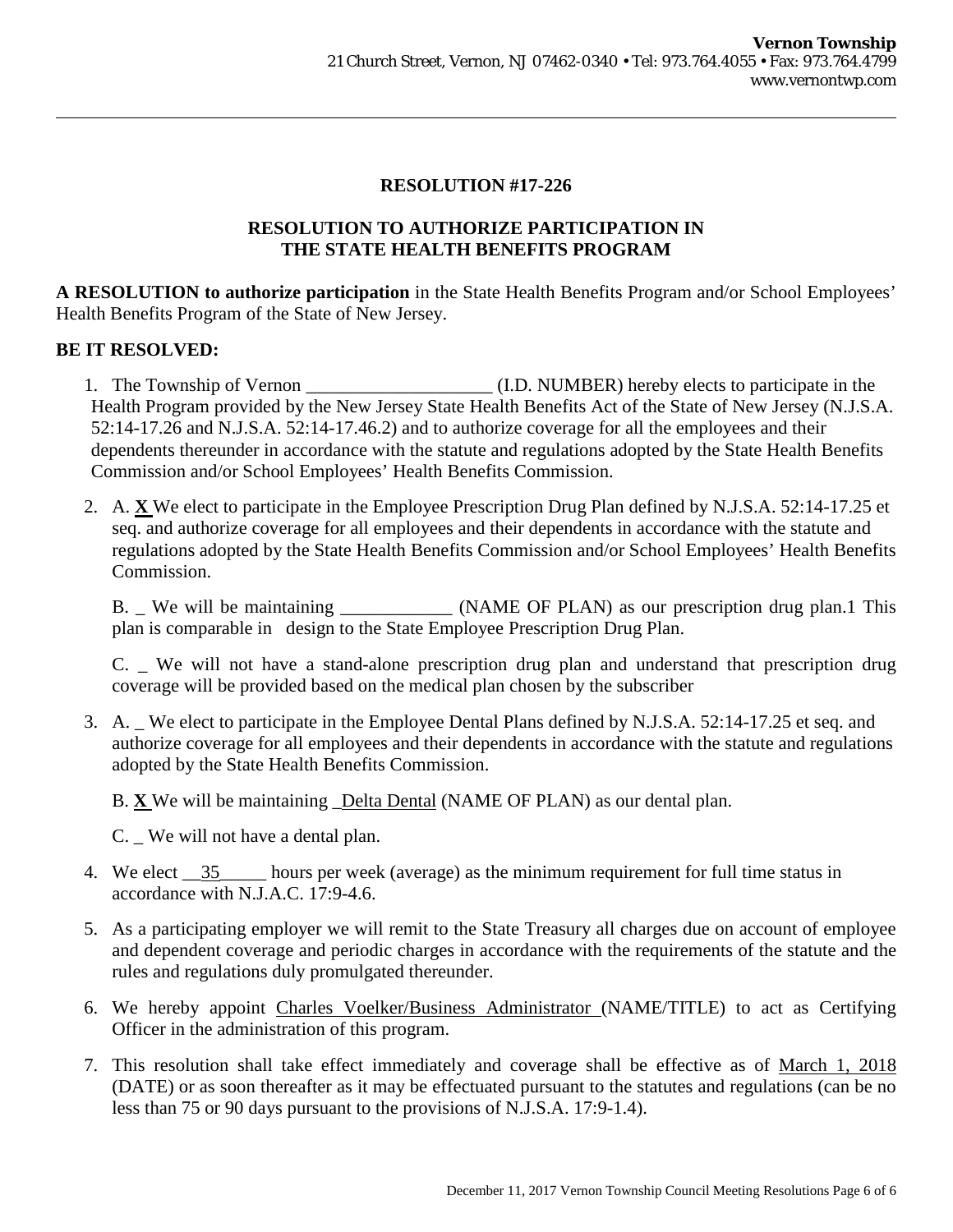#### STATE OF NEW JERSEY DEPARTMENT OF THE TREASURY DIVISION OF PENSIONS AND BENEFITS STATE HEALTH BENEFITS PROGRAM SCHOOL EMPLOYEES' HEALTH BENEFITS PROGRAM PO BOX 299 TRENTON, NEW JERSEY 08625-0299

## **RESOLUTION**

A RESOLUTION to elect an employer premium delay option as selected below.

- One month delay (initial election)
- Two month delay (initial election)  $\Box$
- Add additional one month delay for a maximum employer premium delay of two  $\Box$ months (for locations that have previously adopted a one month premium delay)

#### **BE IT RESOLVED:**

| The | Township of Vernon-Sussex | 0333-00      |
|-----|---------------------------|--------------|
|     | NAME OF EMPLOYER - COUNTY | SHBP/SEHBP # |

hereby resolves to exercise its employer premium delay option under the State Health Benefits Program and/or School Employees' Health Benefits Program as selected above, commencing with the

| March        | $2018$ premium. |  |
|--------------|-----------------|--|
| <b>MONTH</b> | YEAR            |  |

We understand that, should our group elect to terminate State Health Benefits Program and/or School Employees' Health Benefits Program participation sometime in the future or the Programs cease to exist, any delayed premiums will become due and payable immediately. We understand that this premium delay shall take effect 60 days following receipt of this resolution by the State Health Benefits Commission or School Employees' Health Benefits Commission. Since employee premium contributions are tax deferred, the submission of those contributions cannot be delayed or used for any other purpose other than the payment of healthcare premiums. Therefore, employee premium contributions must be remitted timely.

We understand, in accordance with N.J.S.A. 17:9-5.3(b), that full payment of health benefit charges must be received on or before the due date printed on the bill and that interest shall be applied to the total transmittal of health benefit charges from the day following the due date until the day payment is received. Coverage for employees and retirees may be terminated for amounts 90 or more days past due.

I hereby certify that the foregoing is a true and correct copy of a resolution duly adopted by the

TOWNSWO Of Vernon 21 Church Steect  $\sim$   $\sim$   $\sim$   $\sim$   $\sim$   $\sim$ on the day of  $\frac{1000}{1000}$   $\frac{15}{1500}$   $\frac{07462}{1500}$ **SIGNATURE**  $764 - 4055$ **TELEPHONE NUMBER** OFFICIAL TITLE AREA CODE